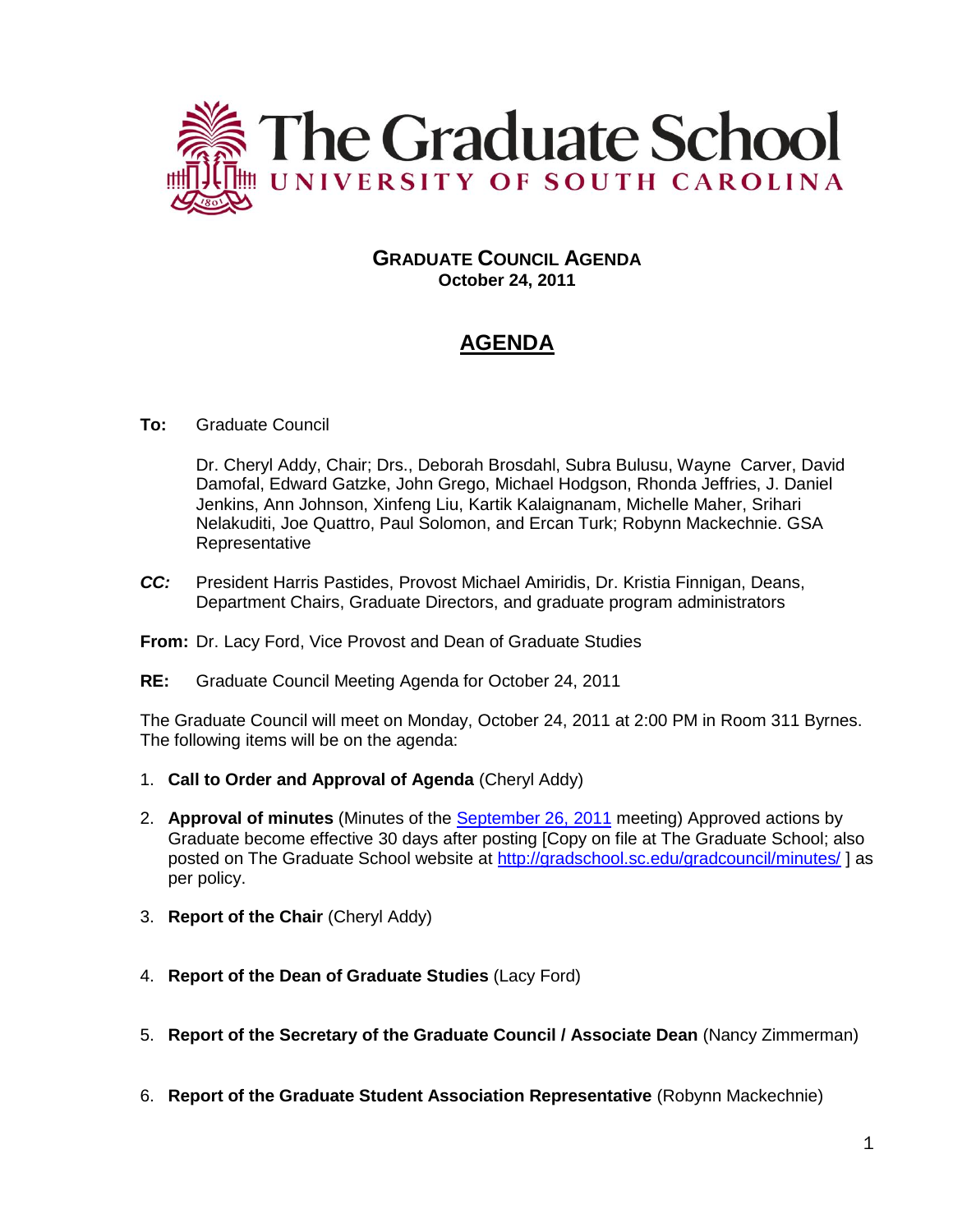# 7. **Report of the Academic Policy and Practices Committee** (Joseph Quattro)

8. **Report of the 500/600 Level Courses Committee** (Nancy Zimmerman)

# **500-600 Level course approvals:**

EMCH 573 – new and DED GEOG 542 - new SOWK 677 - new and DED

The next meeting of the Committee on Curricula and Courses will be held November 11, 2011, at 2:00 pm

 **DED approvals: Spring 2012** NURS J728 Acute Care Nursing of Children (3) SLIS J765 Planning Library Facilities (3)

## 9. **Fellowships and Scholarships Committee** (Wayne Carver)

- ABRCMS Travel Awards announcement
- MS Thesis Awards announcement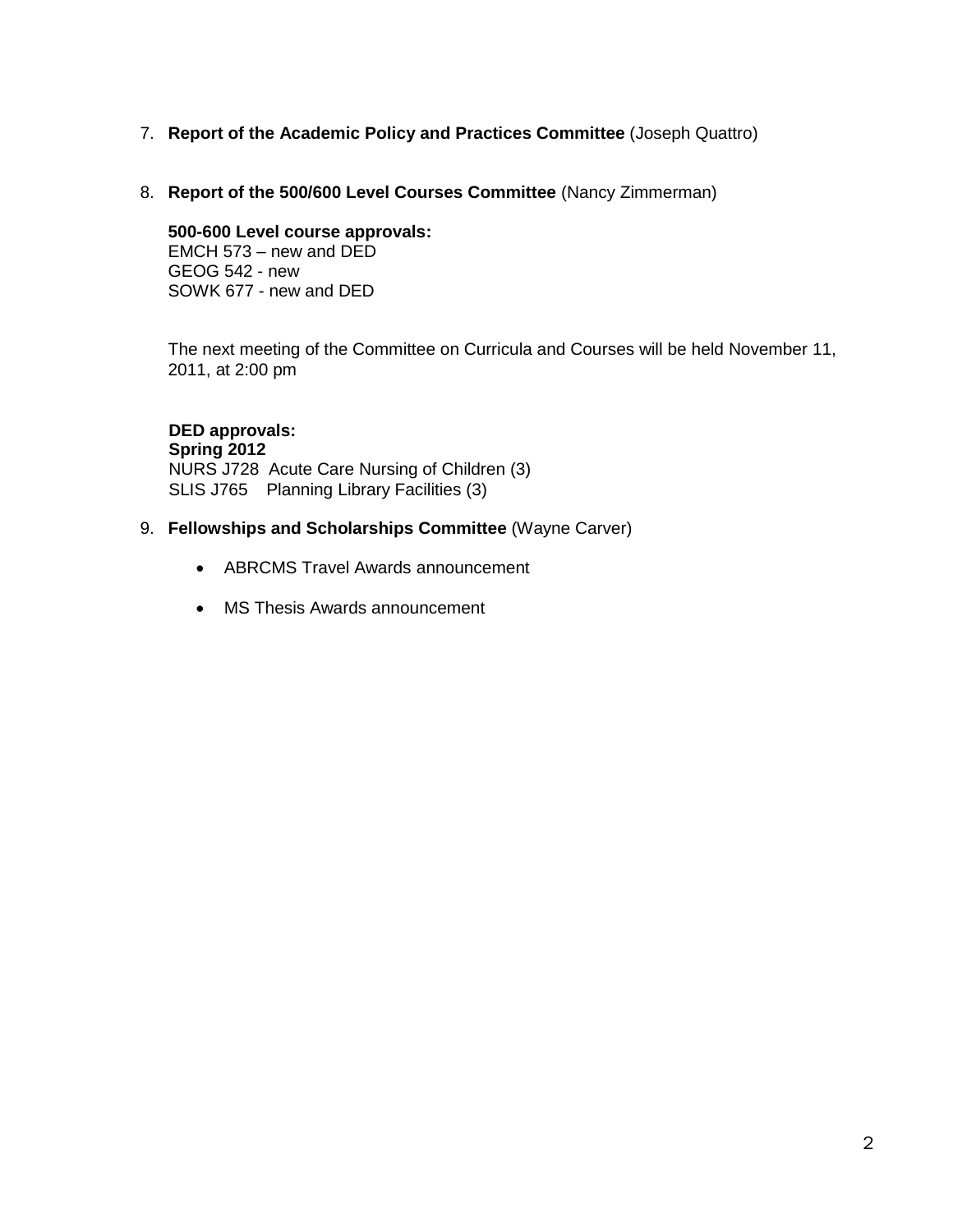## 10. **Report of Science, Math, and Related Professional Programs Committee** (John Grego)

# **COLLEGE OF ARTS AND SCIENCES**

## *Mathematics*

Course Change Proposal:

**From:** [MATH 741 Algebra III \(3\)](http://gradschool.sc.edu/gradcouncil/curr_docs/CCPMATH741_201141.pdf)

Algebra III. (3) (Prereq: MATH 702) Theory of rings, modules, fields, bilinear forms, and advanced topics in matrix theory.

**To:** MATH 741 Algebra III (3) Algebra III. (3) (Prereq: MATH 702) Theory of groups, rings, modules, fields and division rings, bilinear forms, advanced topics in matrix theory, and homological techniques.

[Effective Spring 2012]

Course Change Proposal:

**From:** [MATH 742 Algebra IV \(3\)](http://gradschool.sc.edu/gradcouncil/curr_docs/CCPMATH742_201141.pdf)

Algebra IV, (3 each) (Prereq: MATH 702) Theory of rings, modules, field, bilinear forms, and advanced topics in matrix theory.

**To:** MATH 742 Representation theory. (3) (prereq: MATH 702) Representation and character theory of finite groups (especially the symmetric group) and/or the general linear group, Young tableaux, the Littlewood Richardson rule, and Schur functors.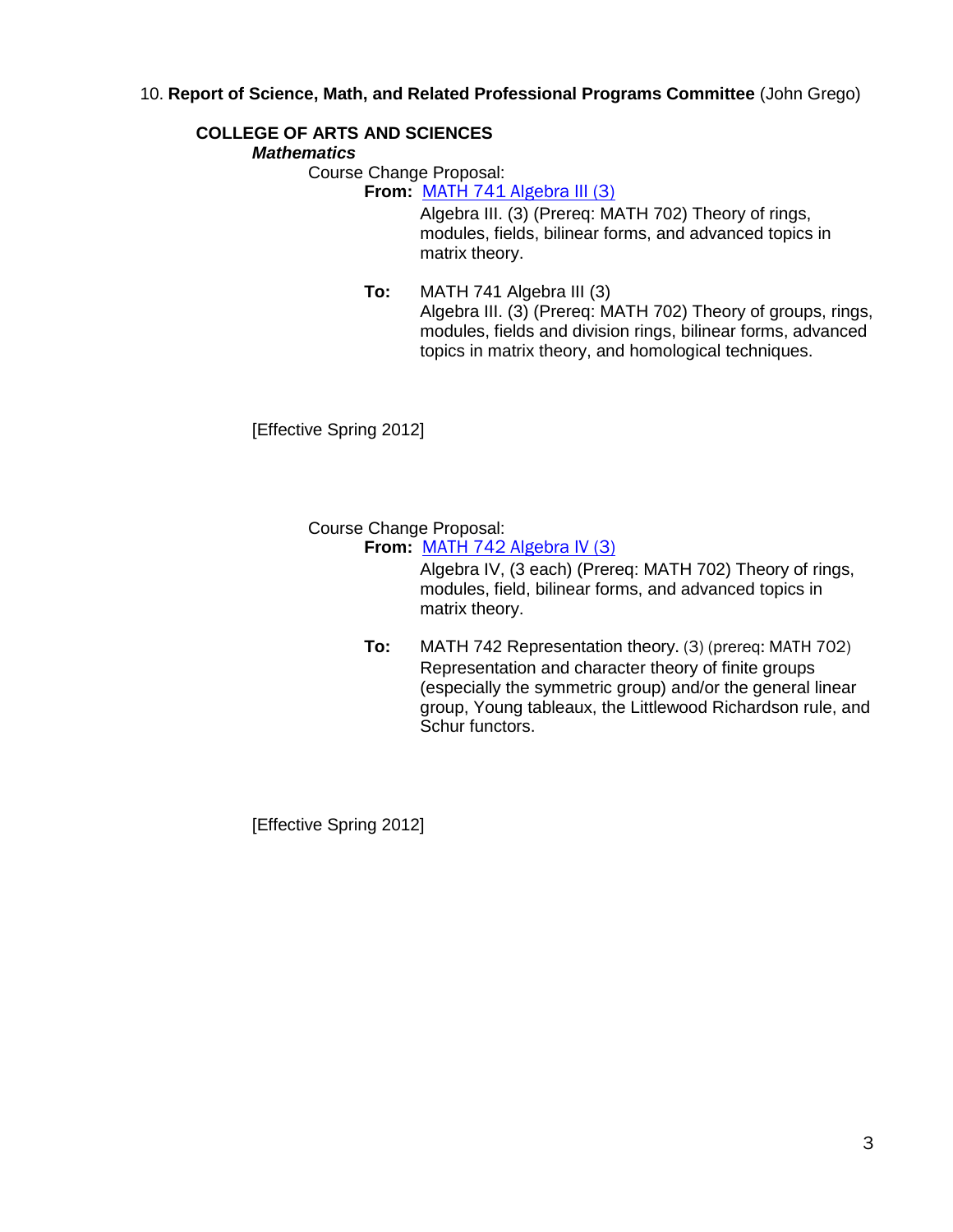#### **COLLEGE OF ENGINEERING AND COMPUTING**

## Academic Program Action Proposal/Bulletin Change: [Aerospace Engineering](http://gradschool.sc.edu/gradcouncil/curr_docs/APAENGRASPACE_201141.PDF)

The proposed Masters Degree Program in Aerospace Engineering will be in demand from engineers interested in pursuing a career in the expanding aerospace industry in South Carolina. The aerospace masters degree will attract both new engineering graduates as well as engineers already in the workforce. The degree will be available to both on-campus and off-campus students. The off-campus students will be instructed via the existing USC distance learning program, APOGEE. All courses offered on-campus will be video streamed for off-campus students.

The pool of off-campus students will primarily be SC residents working fulltime in SC industries, but may also include students located nationally and internationally, as well as US citizens on overseas deployment. This masters program will also be desirable to current undergraduate mechanical, electrical, and chemical engineering students who are interested in acquiring skills needed for employment in the aerospace industry. USC already has an Accelerated Masters Degree program, where students with a GPA of 3.5/4.0 and above may take up to three graduate courses while pursuing their undergraduate degrees. This allows students to get the MS/ME degree within a year of their baccalaureate degree. Engineers having a masters degree should be better prepared for the challenging and higher paying jobs in the aerospace industry, plus more attractive to the aerospace companies.

Once fully developed, an annual program student enrollment of about 15- 20 for in-class instruction and about 30-35 through distance education is anticipated. Based on the data reported by American Society for Engineering Education, Table 1 lists the 2010 enrollments at the US institutions offering Aerospace Engineering Programs. As previously noted, the data shows that no institution in South Carolina offers an Aerospace Engineering Degree program. The neighboring states of North Carolina and Georgia each have one institution with an Aerospace Degree Program.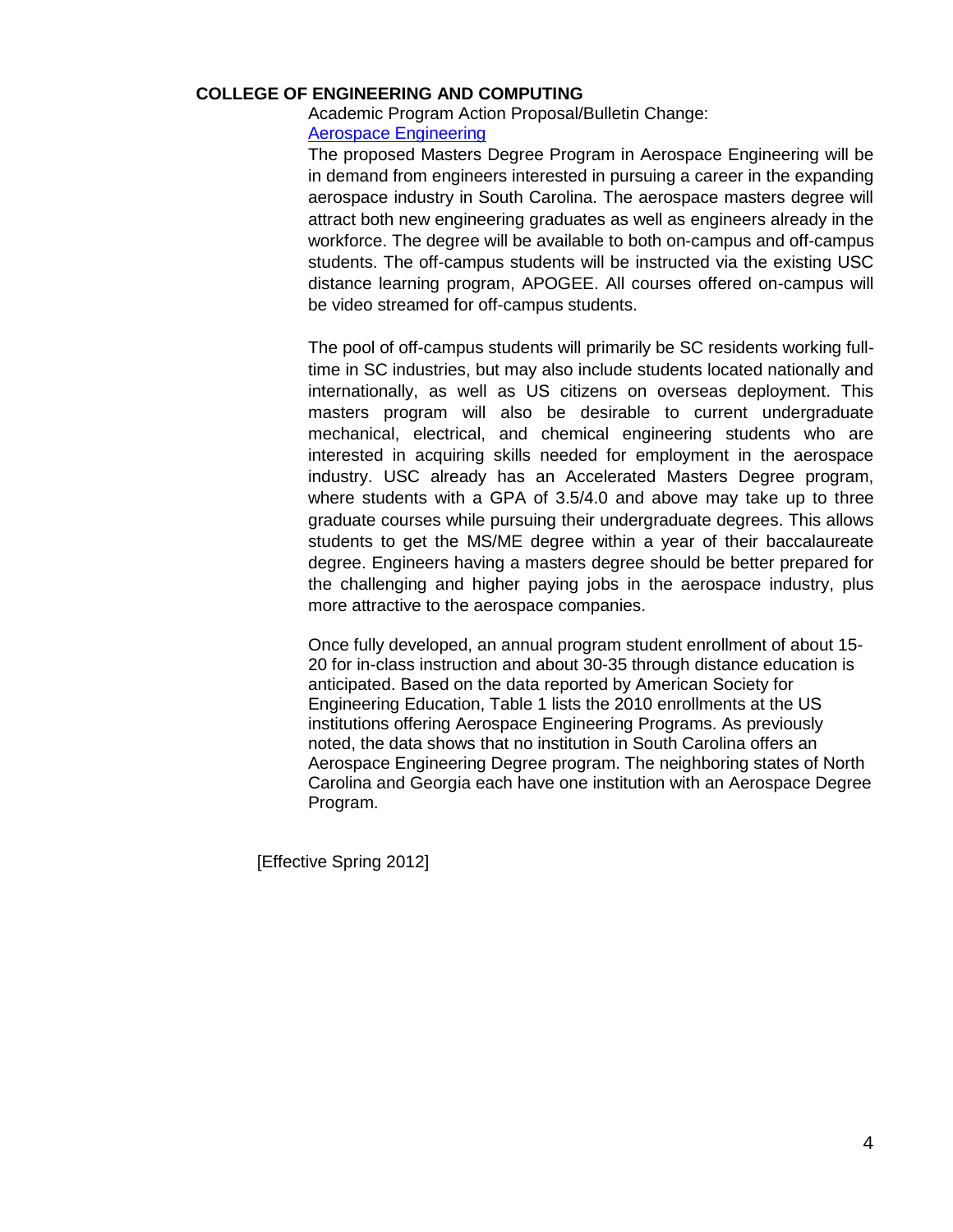Academic Program Action Proposal/Bulletin Change: [Engineering Management: New Major](http://gradschool.sc.edu/gradcouncil/curr_docs/APAENGRMGT_201141.pdf)

Engineering managers supervise and lead teams of engineers and other technical personnel for product development, manufacturing and marketing, for the planning, design and construction of project components and structures, participate in the analyses for making economic decisions,

optimize the utilization of available resources to meet project objectives, lead and/or participate in the negotiation teams for acquiring new projects and for undertaking various activities of ongoing projects at the local, state and international level. In addition to the technical knowledge and expertise in the related area of specialization, these activities require knowledge of economics, finance, marketing, human resources, contract and environmental law and other legal issues, environmental impact of the project, sustainability issues, public relations, etc.

Almost all undergraduate engineering programs in the United States concentrate mainly on the technical subjects in the area of specialization and include some university mandated material on arts and humanities. However, the topics listed above that are necessary for management are usually not covered in a typical undergraduate curriculum. Thus, a significant number of engineers who are called upon to fill the managerial roles in their organization as they attain seniority lack suitable training in management-related activities and learn by trial-and-error once they are on the job. As expected, this could have disastrous consequences for the organization as well as the morale of personnel involved. To provide training in this area, several educational institutions in the United States have started to offer a MS degree in Engineering Management in recent years. Based on the data reported by The American Society for Engineering Education,

Table 1 lists the enrollment in Engineering Management during 2010 at various US institutions and Table 2, in other programs similar to Engineering Management. Other than a related program of Project Management at the Citadel, approved in 2009 by the South Carolina Commission on Higher Education, no other institution in South Carolina offers a program for

engineers and technical personnel that lead to a Masters degree in engineering management.

[Effective Fall 2012]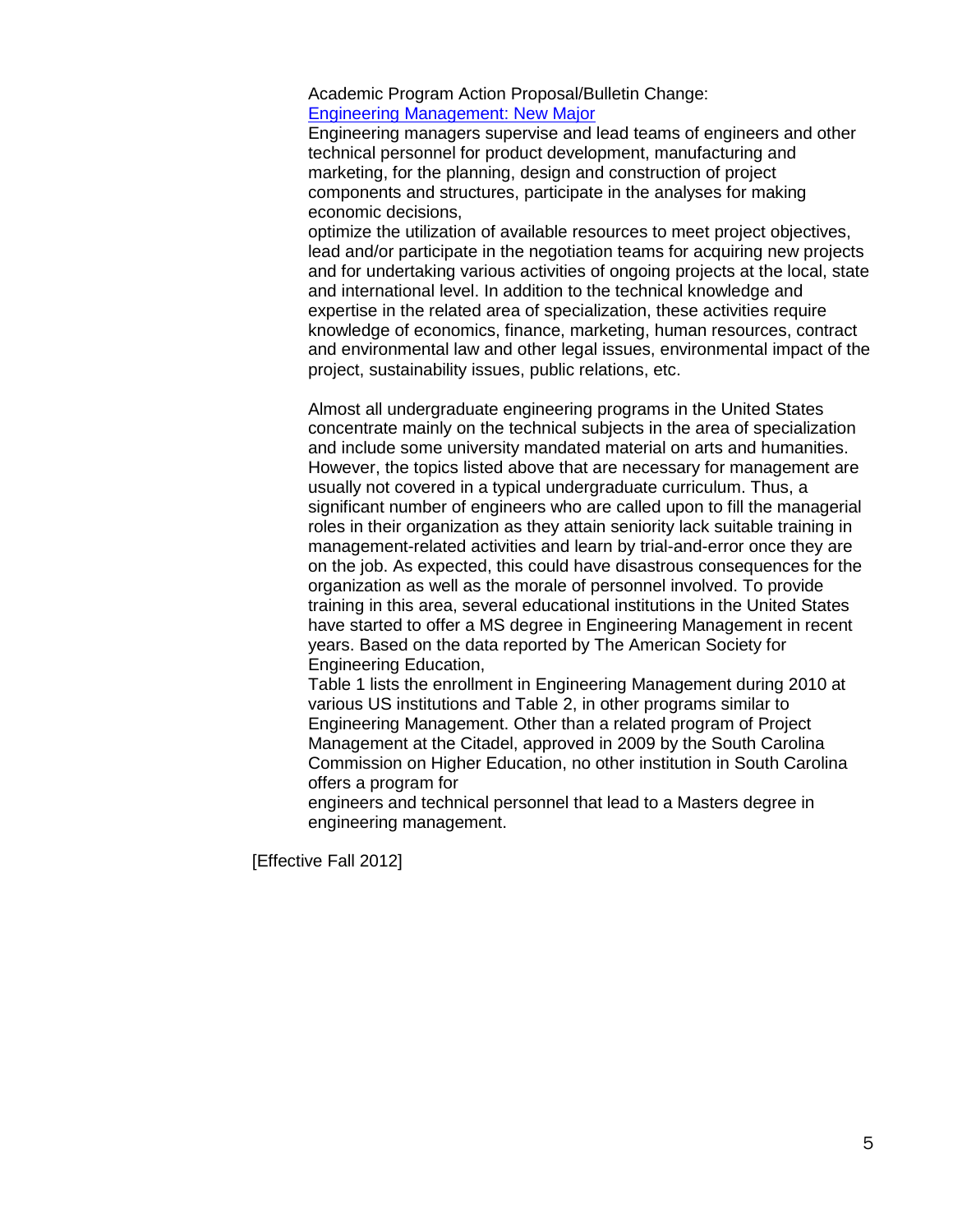#### *Mechanical Engineering*

New Course Proposal/Distance Education Delivery Proposal: EMCH [774 Radiation Damage \(3\)](http://gradschool.sc.edu/gradcouncil/curr_docs/NCPEMCH774_201141.pdf)

Structural materials for nuclear application; Radiation interaction with matter; Microstructure evolution under irradiation; Material properties degradation under irradiation.

Prerequisite: EMCH 573 or Instructor's Pre-approval

[Effective: Spring 2012]

**Note: omission from agenda. Course administratively approved by Dean of the Graduate School pending formal approval by Graduate Council at the November 2011 meeting.**

## **SCHOOL OF MEDICINE** *Nurse Anesthesia*

Academic Program Action Proposal/Bulletin Change: PHPH [773 Health Assessment](http://gradschool.sc.edu/gradcouncil/curr_docs/NCPPHPH773_201141.pdf) (3)

The Council on Accreditation of Nurse Anesthesia Educational Programs in their Standards for Accreditation of Nurse Anesthesia Educational Programs have introduced a more specific curricular standard which reads:

*'The didactic curriculum includes three* (3) *separate comprehensive graduate level courses in advanced physiology* / *pathophysiology, advanced health assessment, and advanced pharmacology.'*  This new course proposal addresses the requirement for a separate comprehensive graduate level course in advanced health assessment. The program already has separate comprehensive graduate level courses in advanced physiology / pathophysiology (PHPH 701), and advanced pharmacology PHPH 705).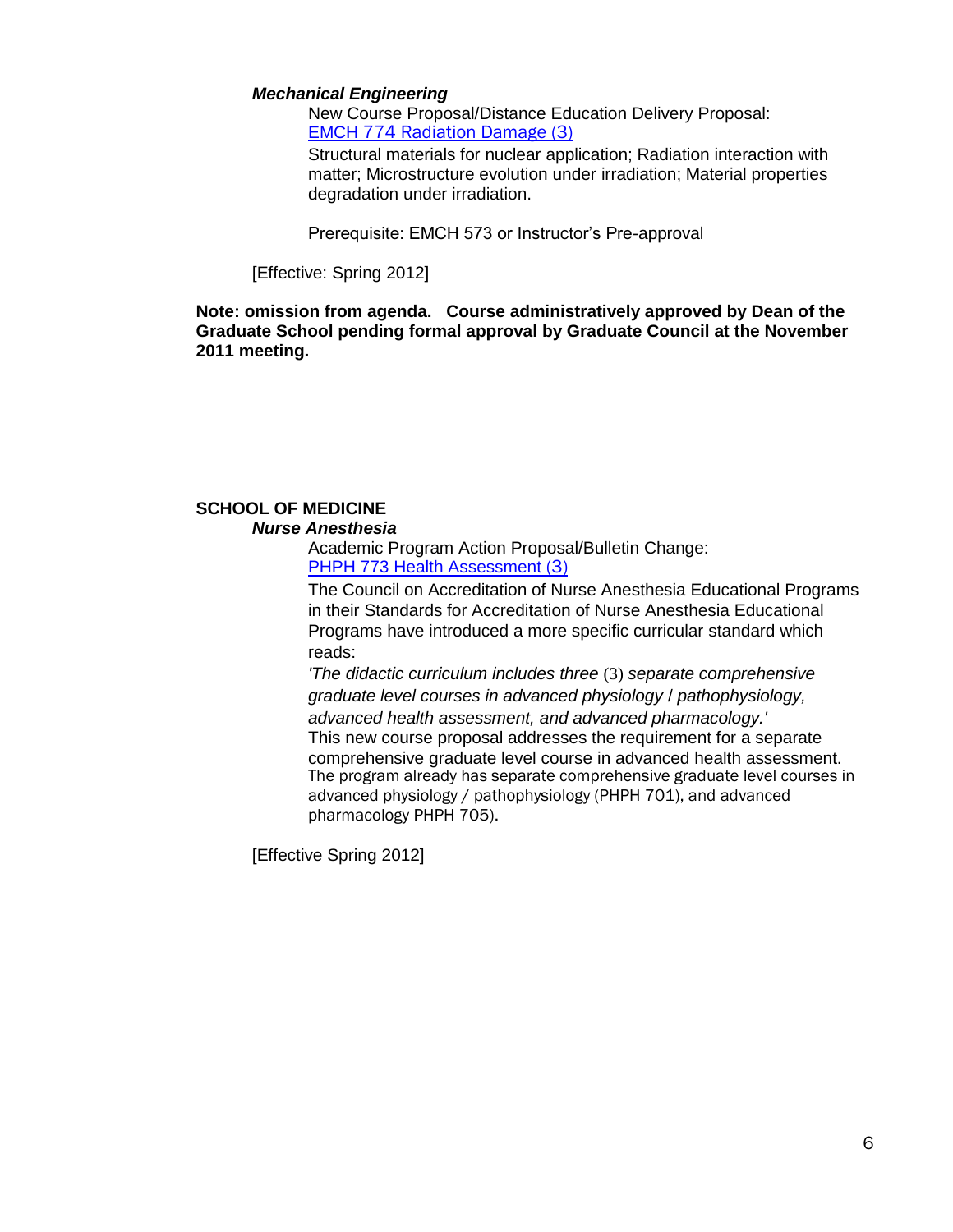11. **Report of the Humanities, Social Sciences, Education, and Related Professional Programs Committee** (Deborah Brosdahl)

## **COLLEGE OF ARTS AND SCIENCES**

*Political Science*

Academic Program Action Proposal:

[Ph.D. International Studies](http://gradschool.sc.edu/gradcouncil/curr_docs/APAInternationalStudies_201141.pdf)

At the request of the Department of Political Science, the College of Arts and Sciences proposes termination of the Doctor of Philosophy degree in International Studies.

While the Department of Political Science's request has been prompted by the most recent biennial review of program productivity by the SC Commission on Higher Education, that review is not the reason for the request. Given the reduction of resources in both faculty size/composition and graduate student funding over the past decade, the department has concluded that it cannot support two doctoral programs, the other being the Doctor of Philosophy in Political Science.

The Department of Political Science has not admitted students to the doctoral program in International Studies in nearly ten years. Departmental records indicate that all students who are likely to complete the degree have already done so. The department will communicate with any students who have left the program without completing the degree regarding the proposed termination and the last date for conferral of degrees (Summer 2014.)

The faculty who have taught in the doctoral program in International Studies continue to teach in the department's other graduate and undergraduate degree programs: the Doctor of Philosophy in Political Science, the Master of Arts in International Studies, the Bachelor of Arts in Political Science, and the Bachelor of Arts in International Studies. Doctoral students who are interested in comparative and international politics continue to have such courses available to them through the PhD in Political Science.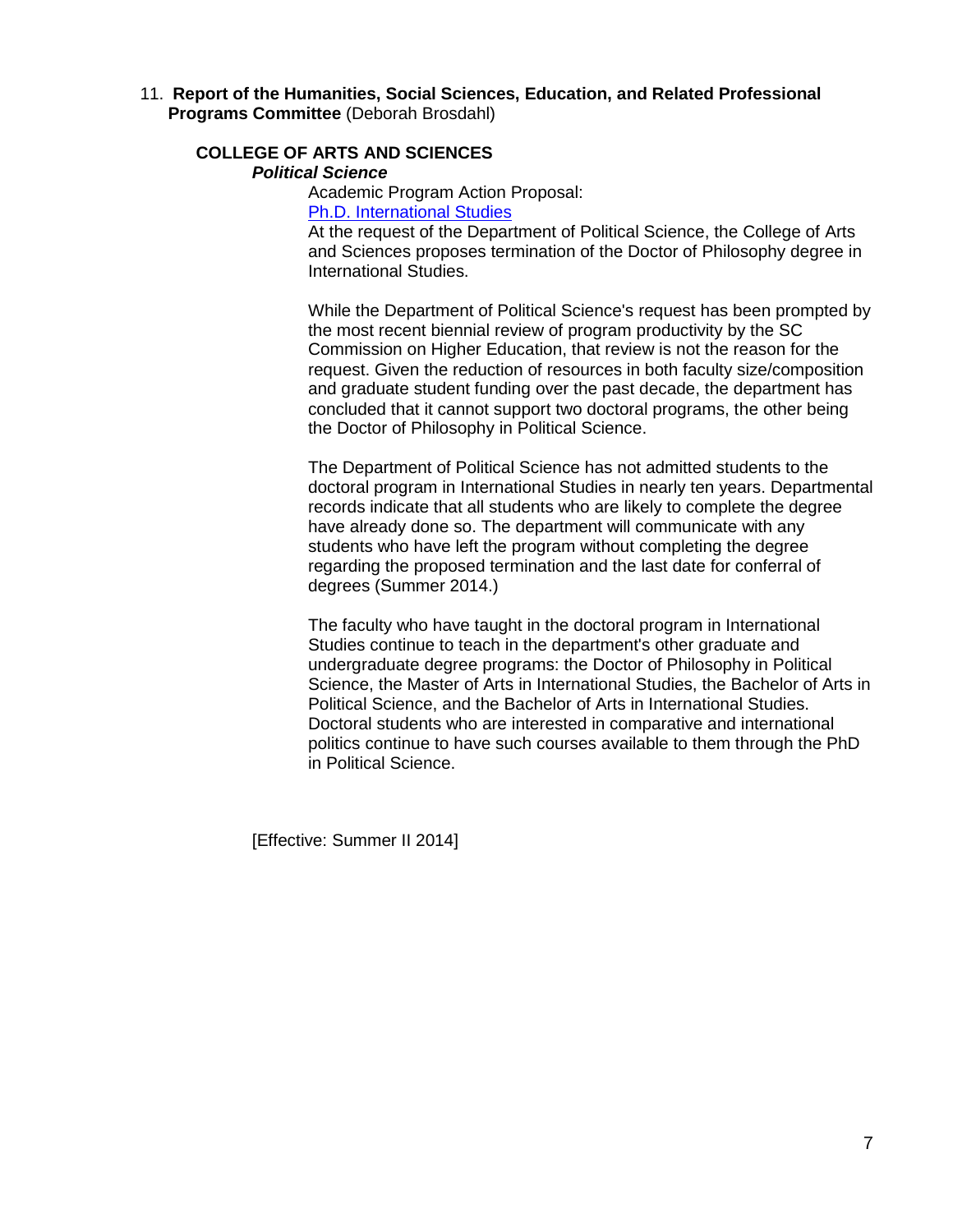## **COLLEGE OF EDUCATION**

#### *Early Childhood Education*

Academic Program Action Proposal/Bulletin Change: [EDEC Curriculum and Instruction](http://gradschool.sc.edu/gradcouncil/curr_docs/APAEDECEDD_201141.pdf)

Termination is being sought because enrollments in the Ed.D. options in Early Childhood, Elementary, and Secondary Education have been consistently low in recent years. (Enrollment in the Ed.D. option in Curriculum Studies have been consistently strong and the degree and the Curriculum Studies option will remain.)

There are other doctoral degrees available for potential students with an interest in Early Childhood, Elementary, and Secondary Education including the current Ph.D. in Early Childhood Education and Ph.D.s appropriate for Elementary and Secondary Education. (Note: Instruction and Teacher Education is in the final stage of approval for the Ph.D. in Teaching and Learning which will replace the current Ph.D. in Elementary and the Ph.D. in Secondary Education. )

There are currently no students enrolled in the Ed.D. options in Early Childhood and Elementary. There are three students enrolled in the Ed.D. option in Secondary Education. These students are all in advanced stages in their program and the final termination date will provide them with ample time to complete the degree.

The termination of these options will not affect the employment of any faculty or staff. All faculty and staff serving these options have primary responsibility for other undergraduate and/or graduate degree programs with strong enrollments.

The distance education percentage for the Ed.D. that was recently calculated (88%) focused on the Ed.D. option in Curriculum Studies. Much less ofthe Early Childhood, Elementary, and Secondary options is available via distance education. Nevertheless, please note that any and all methods of delivery that may be approved for these three options are included in this termination request.

[Effective: Summer II 2012]

## **COLLEGE OF MASS COMMUNICATIONS AND INFORMATION STUDIES**

#### *School of Library and Information Science*

New Course Proposal/Distance Education Delivery Proposal: [SLIS J772 Strategic Intelligence for Information](http://gradschool.sc.edu/gradcouncil/curr_docs/NCPSLIS772_201141.PDF) Professional (3) Principles and practices of information gathering and analysis of open source information, including competitive intelligence, environmental scanning, and issues management; information evaluation and synthesis; role of strategic intelligence in modern organizations.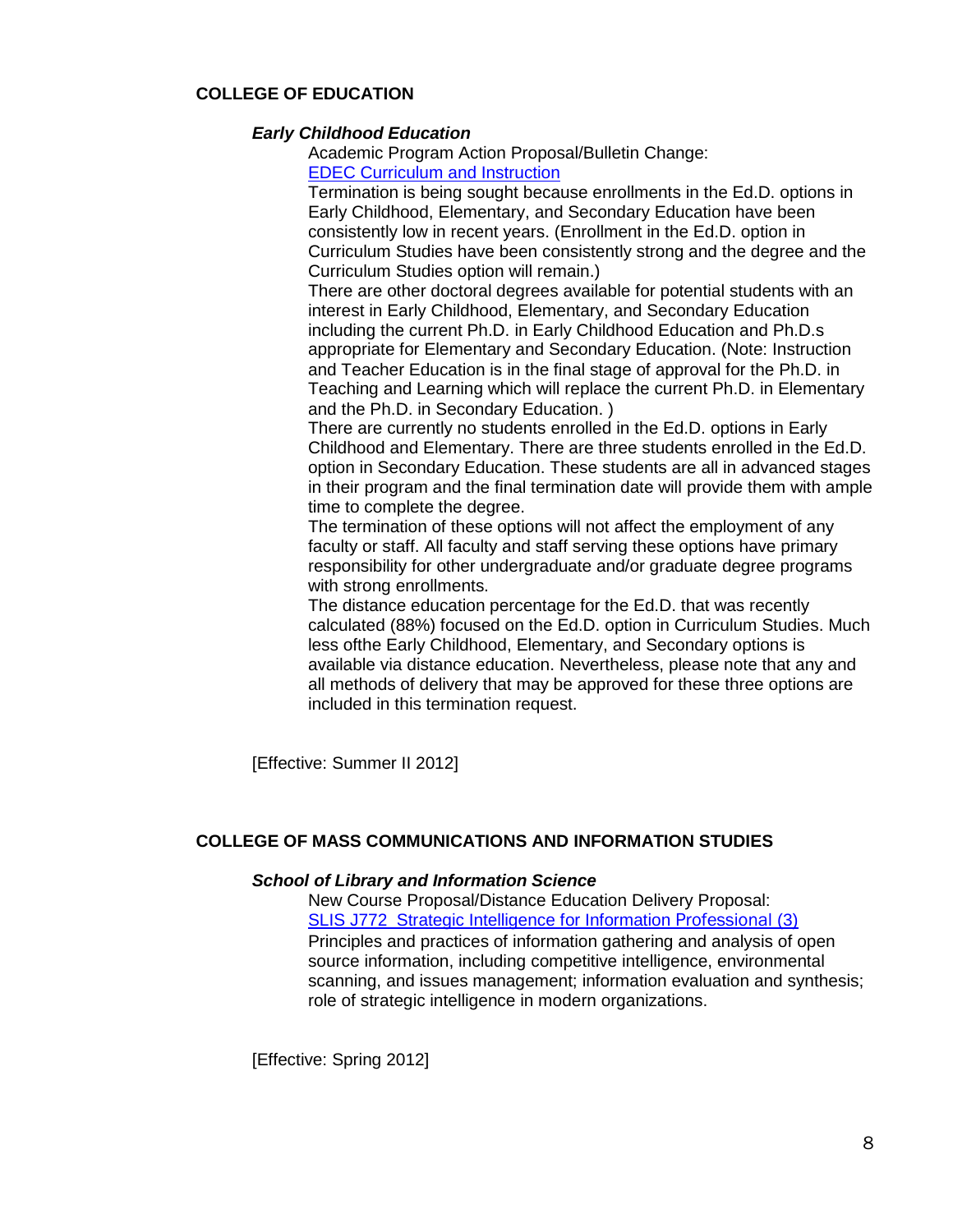#### **GRADUATE SCHOOL**

New Course Proposal: GRAD 802 The [Graduate Student as Leader \(0-3\)](http://gradschool.sc.edu/gradcouncil/curr_docs/NCPGRAD802_201141.pdf) Seminar examining topics related to professional development. Pass/Fail grading. Not for degree credit.

[Effective: Spring 2012]

## **MOORE SCHOOL OF BUSINESS**

Academic Program Action Proposal/Bulletin Change:

## [IMBA](http://gradschool.sc.edu/gradcouncil/curr_docs/APAIMBA_201141.pdf)

The International MBA Program has been the subject of a three year review based on information gathered in the assessment process implemented by the Darla Moore School of Business, interviews and focus groups with prospective students, detailed interviews with corporations providing the internships and hiring graduates, and alumni of the program. The proposals made here are based on this review and the work of a multi-disciplinary committee chaired by Dr. Kendall Roth.

The ultimate objective and the general structure of the language tracks ofthe program are not changed by this proposal. Rather, improvement is offered in the following areas:

1. An increase in the commitment to foreign language education, and the reinstatement of on-campus language instruction during the first summer of the program, based on a need to provide higher language skills than testing of current students revealed are being achieved.

2. Creating flexibility in the foundation core courses/allowing students with stronger business backgrounds to take fewer basic courses and substitute some more advanced courses, while providing students without business basic courses the opportunity to take the appropriate courses. This is reflected in the list of courses from which the student takes six credit hours.

3. Deepening the understanding of the cross-cultural internship experience is achieved by changing the content of the course (now DMSB 706A) which deals with internship preparation to a course that examines the process of the internship from the perspective of critical thinking. The time spent on the internship is somewhat longer, based on input from corporate hosts who want longer internships.

4. Changing one of the initial foundation courses into a capstone course which allows integration of the entire curriculum, both academic and experiential.

In summary, the changes in the language track components are designed to make the program experience more effective in its constituent parts. The basic components remain the same but their treatment within the program is enhanced.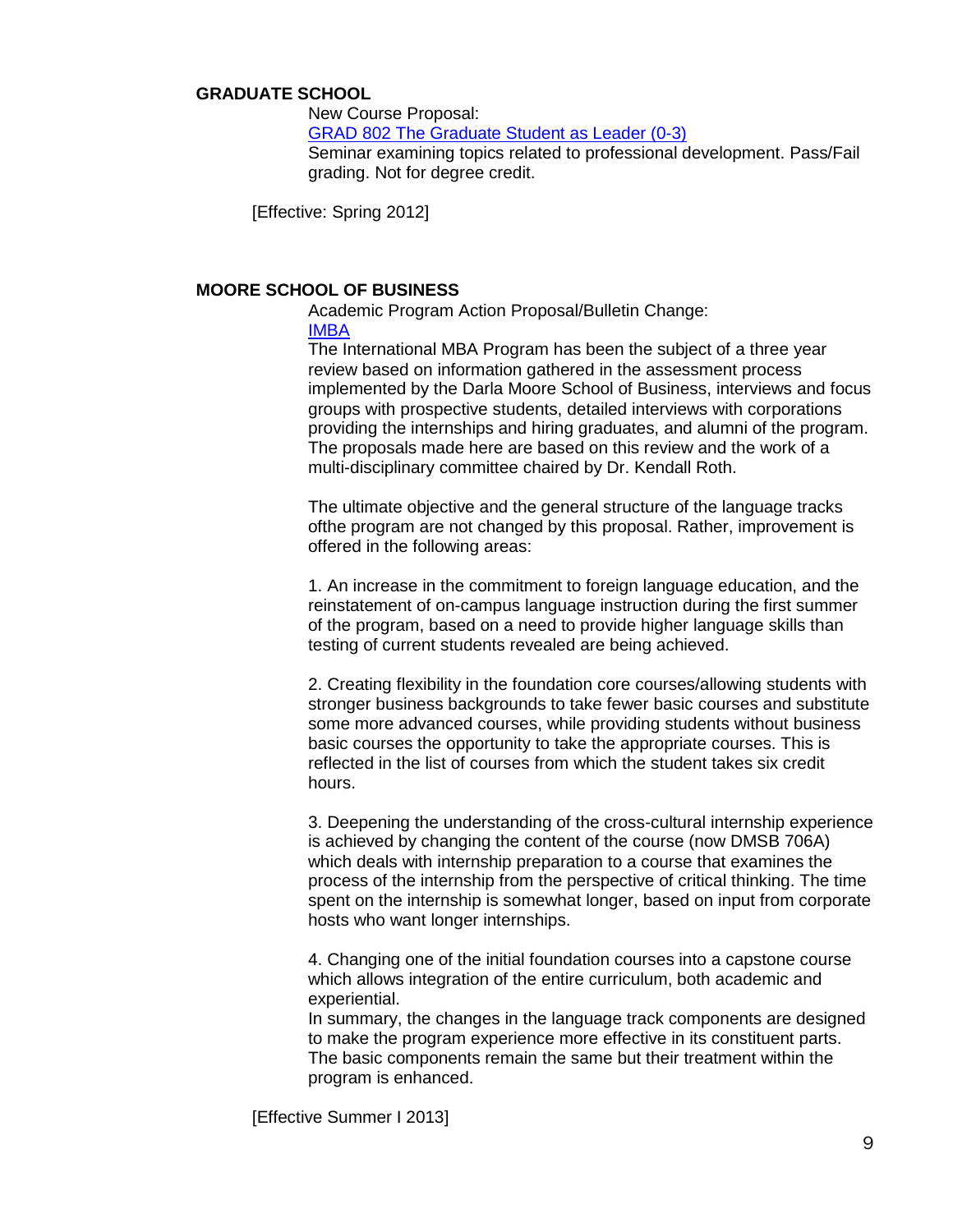Course Change Proposal:

**From:** [DMSB 700 Language Training in International Business I](http://gradschool.sc.edu/gradcouncil/curr_docs/CCPDMSB700_201141.pdf)

**(**1-12 credits) Language and culture instruction to enable graduates to function in business in regions other than their native country. Not for graduate credit in a foreign language department.

Cross-listed Course: FORL 700A, C, E, F, G, I, J, K, P, R, S 1-12 credits

**To:** DMSB 700A Language Training in International Business I (3 credits) Language and culture instruction to enable graduates to function in business in regions other than their native country. Not for graduate credit in a foreign language department

Cross-listed Course: FORL 700A, C, E, F, G, I, J, K, P, R,S

[Effective Summer I 2013]

## Course Change Proposal:

**From:** [DMSB 703 Language Training in International Business II](http://gradschool.sc.edu/gradcouncil/curr_docs/CCPDMSB703_201141.pdf) [\(6\)](http://gradschool.sc.edu/gradcouncil/curr_docs/CCPDMSB703_201141.pdf)

> A continuation of DMSB/FORL 700 for practice in written and oral communication as may be required for students enrolled in the International Master of Business Studies program. Open to M.I.B.S. majors only. Not for major credit in a graduate program in the foreign language department.

> Cross-listed Course: FORL 703A, C, E, F, G. I, J, K, P, R, S

**To:** DMSB 703 Language Training in International Business II (3)

A continuation of DMSB/FORL 700 for practice in written and oral communication. Open to graduate business students only.

Not for major credit in a graduate program in the foreign language department.

Cross-listed Course: FORL 703A, C, E, F, G, I, J, K, P, R, S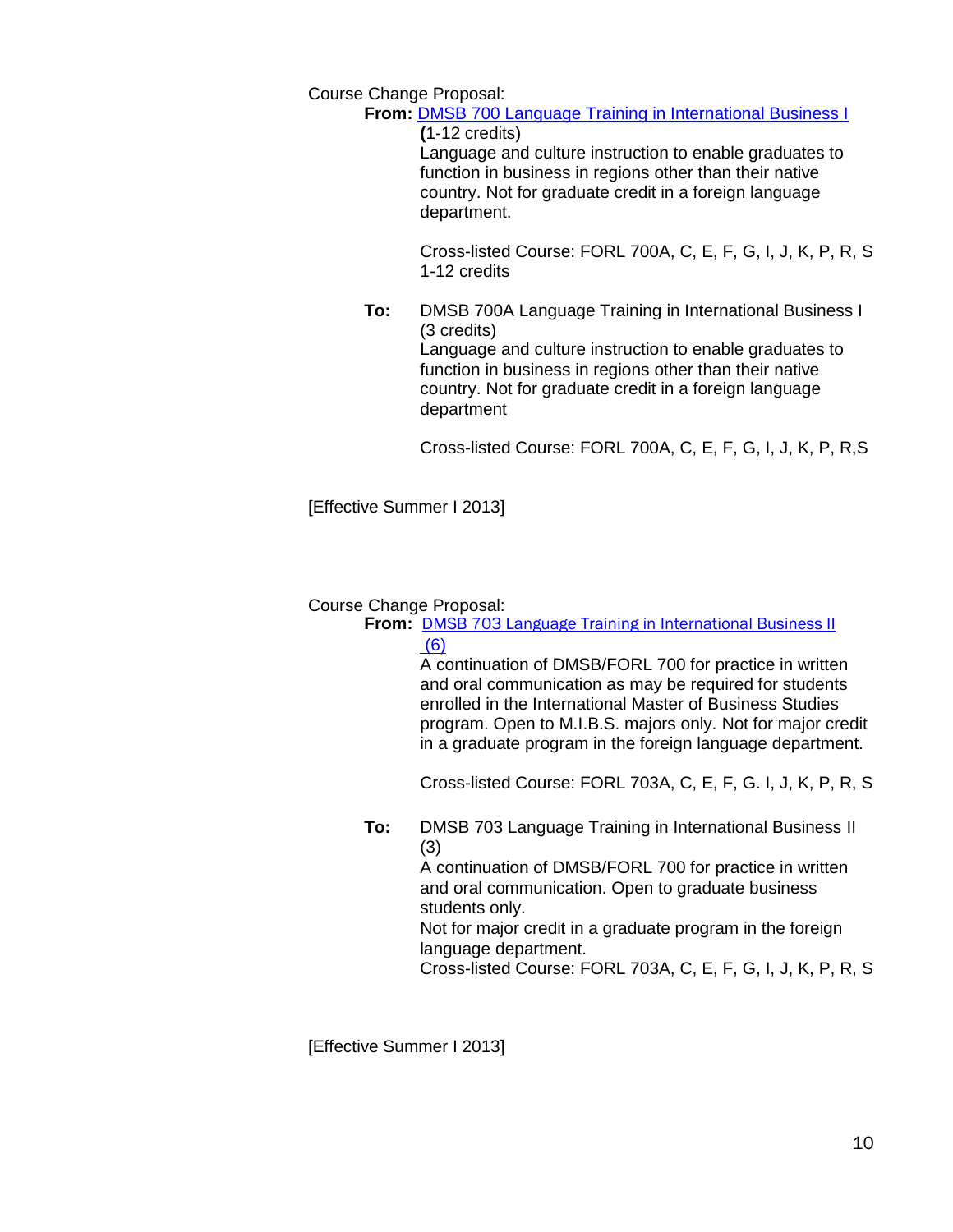#### *Accelerated Masters of Business Administration*

Academic Program Action Proposal/Bulletin Change: [Accelerated Masters of Business Administration\(AMBA\)](http://gradschool.sc.edu/gradcouncil/curr_docs/APAAMBA_201141.pdf) Given the intent of the global track to be phased out, the AMBA replaces and enhances the Moore School's ability to promote a traditional MBA in an accelerated format.

The University of South Carolina's flagship MBA program is the International Masters in Business Administration, or IMBA. The IMBA has two primary tracks: a Language Track where students spend the second semester of their first year learning one of seven different languages at an overseas partner institution, and a Global Track where students spend the second semester of their first year learning about practical aspects of doing business in overseas locations as well as taking a supervised two week overseas business survey trip. Both Language Track and Global Track students engage in summer internships and return to USC for their second year when they take traditional MBA elective courses in areas such as Marketing, Finance, Operations Management, Strategy, and International Business.

[Effective Summer I 2013]

#### *Accounting*

Course Change Proposal:

## **From:** [ACCT 736 Information Technology Assurance, Control,](http://gradschool.sc.edu/gradcouncil/curr_docs/CCPACCT736_201141.pdf)  [and Security \(3\)](http://gradschool.sc.edu/gradcouncil/curr_docs/CCPACCT736_201141.pdf)

Governance, control, and audit or information technology including the security, reliability, integrity, effectiveness, and efficiency of information systems in traditional and internet environments.

**To:** ACCT 736 Information Technology, Assurance, and Control (3)

Governance, control, and audit of information technology including issues related to fraud and other contemporary audit topics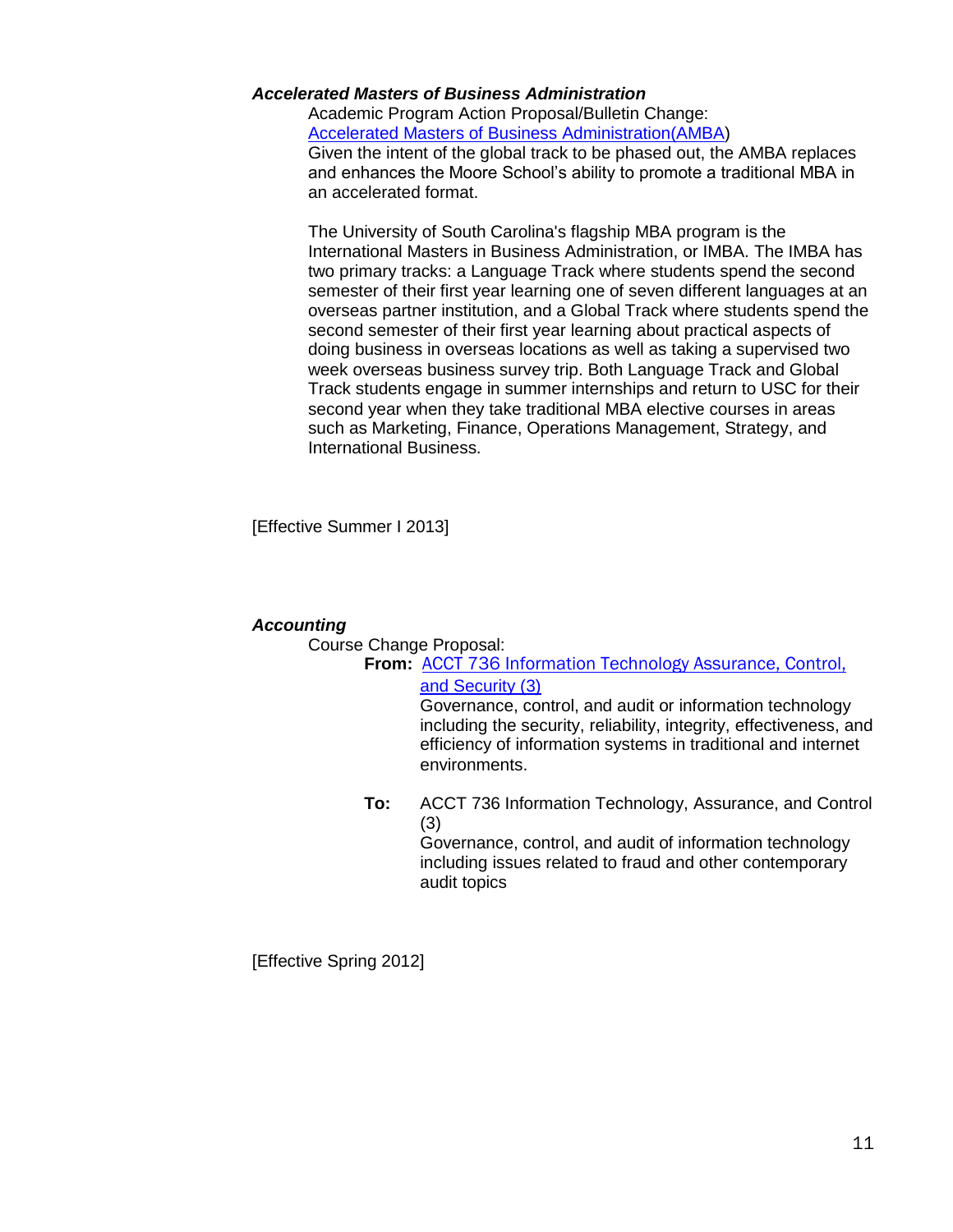## *International Business*

New Course Proposal: [DMSB 706 A Internship in International Business](http://gradschool.sc.edu/gradcouncil/curr_docs/NCPDMSB706A_201141.pdf) (3)

This purpose of this course is to provide a *theoretico/framework for understanding* and a *physlcal context for experiencing* the historical, sociological, political, economic and cultural aspects of each IMBA residency region and its population within the context of globalization. Students then apply these frameworks and experiences toward developing a robust understanding of the opportunities and challenges associated with leading a 21st century global firm.

Corequisite: DMSB 706B

[Effective Summer I 2013]

New Course Proposal:

[DMSB 741 Comparative Institutional Systems \(3\)](http://gradschool.sc.edu/gradcouncil/curr_docs/NCPDMSB741_201141.pdf)

Introduces conceptual perspectives for understanding dramatic economic events in the global economy; a comparative view of national institutionbased systems.

Cross-listed: IBUS 707

[Effective Summer I 2013]

Course Change Proposal:

**From:** [DMSB 706B Internship in International Business II](http://gradschool.sc.edu/gradcouncil/curr_docs/CCPDMSB706B_201141.pdf) (6) A continuation of the internship of DMSB 706A. A major report will be required. (Pass/Fail grading)

Prerequisites: DMSB 706A

**To:** DMSB 706B Internship in International Business (6) Internship in International Business. (Pass/Fail grading)

Co-requisite: DMSB 706A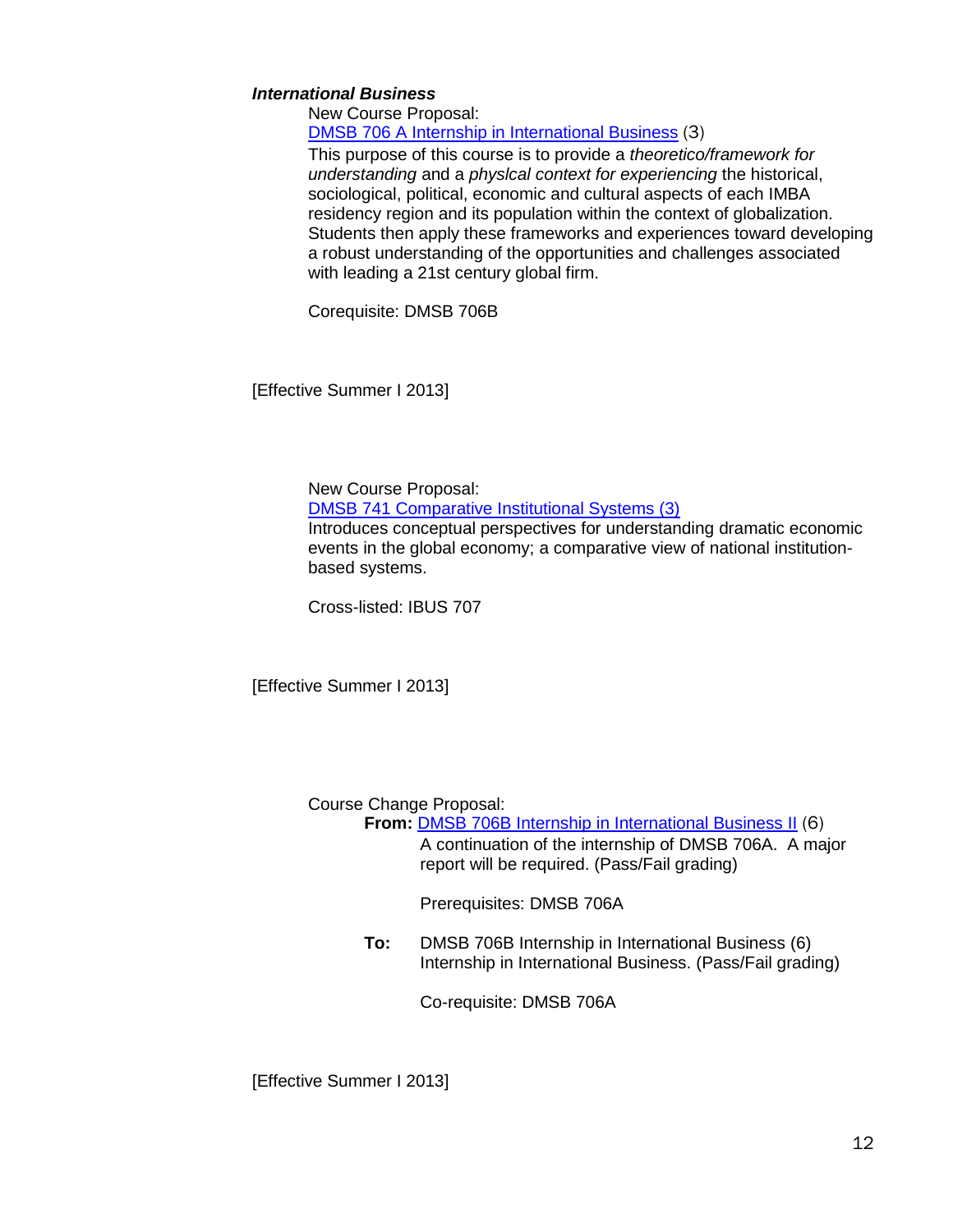Course Change Proposal:

**From:** [IBUS 707 Comparative Institutional Systems](http://gradschool.sc.edu/gradcouncil/curr_docs/CCPIBUS707_201141.pdf) (3)

Introduces conceptual perspectives for understanding dramatic economic events in the global economy; a comparative view of national institution-based systems.

**To:** IBUS 707 Comparative Institutional Systems (3) Introduces conceptual perspectives for understanding dramatic economic events in the global economy; a comparative view of a national institution-based systems.

Cross-listed Course: DMSB 741

[Effective Summer I 2013]

## *Management*

Course Change Proposal:

**From:** [DMSB 723 Leadership and Ethical Leader Behavior\(](http://gradschool.sc.edu/gradcouncil/curr_docs/CCPDMSB723_201141.pdf)1-5) Development and assessment of leadership skills in organization, including ethical leader decision making.

**To:** DMSB 723 Leading Teams and Organizations (2) Provides an in-depth understanding of principles of leadership and organizational behavior. Topics include: leadership style/self awareness, worker motivation and attitudes. Individual decision-making, team processes, conflict management organizational culture, and change management.

[Effective Summer I 2013]

New Course Proposal: [DMSB 750 Capstone Experience](http://gradschool.sc.edu/gradcouncil/curr_docs/NCPDMSB750_201141.pdf) (3)

Capstone experience course for the IMBA and AMBA programs will develop Integration and application of prior functional coursework (e,g, marketing finance operations etc,) to address simulated but realistic strategic business issues, Working within cross functional teams students will also further refine critical leadership and interpersonal skills.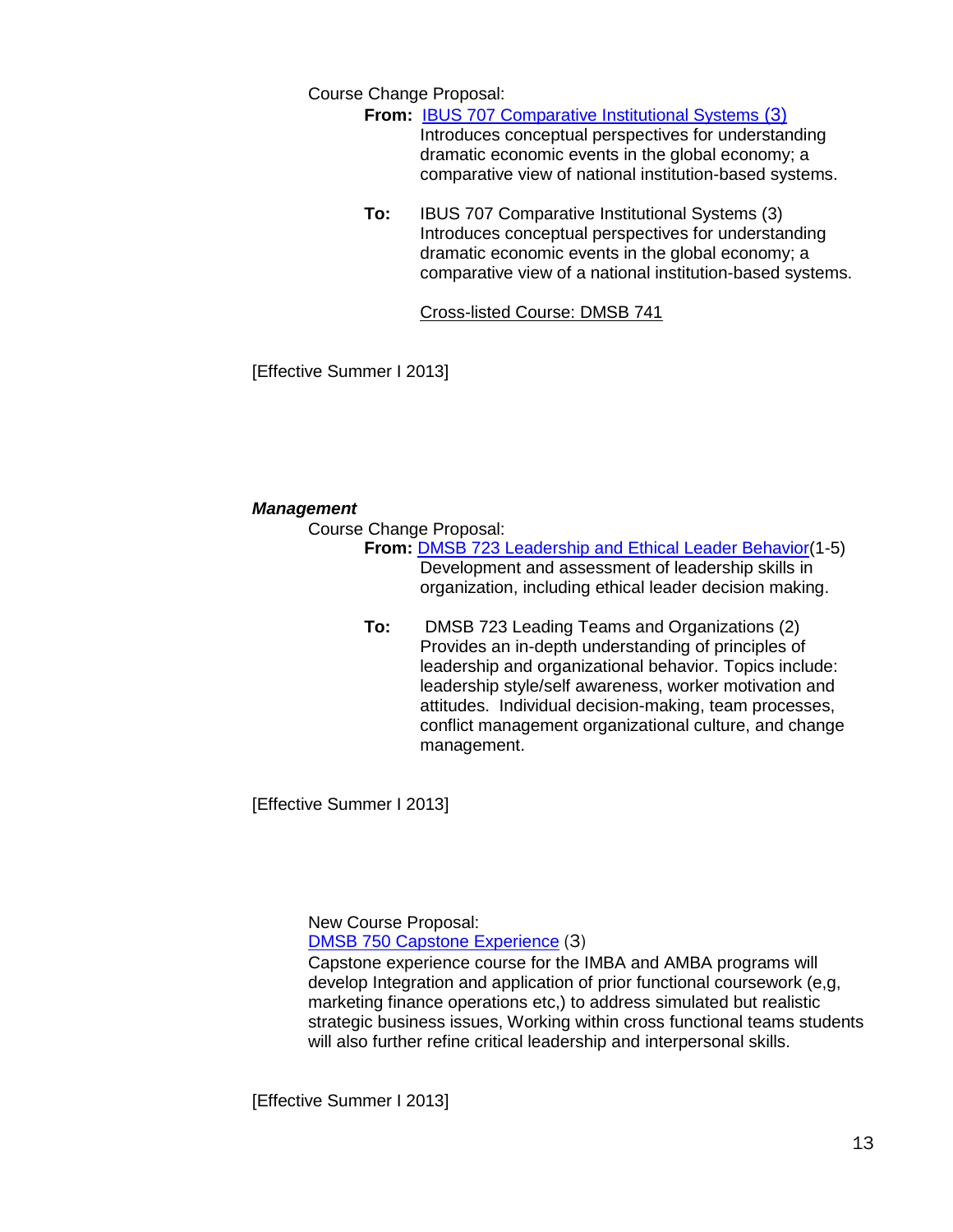New Course Proposal: [DMSB 740 Management of Human Capital](http://gradschool.sc.edu/gradcouncil/curr_docs/NCPDMSB740_201141.pdf) (2)

Provides the general manager with an overview of theory, research, and practice in the formal management of an organization's human capital. Topics include: strategic alignment of human capital talent acquisition(planning, recruiting, interviewing), effective compensation/ incentive system design, performance management, and global talent management issues.

[Effective Summer I 2013]

## **COLLEGE OF HOTEL, RESTAURANT, & TOURISM**

New Course Proposal:

[HRSM 787 Global Seminar in Hospitality, Retail, Sport & Technology](http://gradschool.sc.edu/gradcouncil/curr_docs/NCPHRSM787_201141.pdf)  [Management \(3\)](http://gradschool.sc.edu/gradcouncil/curr_docs/NCPHRSM787_201141.pdf)

This is an interdisciplinary learning experience where students apply major specific constructs and current trends in hospitality, retail, sport and technology management in a study abroad context. Students will visit destinations and venues where they will interact with on site management.

Prerequisites: None. This course is for HRSM graduate students only and requires permission of the departmental graduate director

This course may be repeated twice for credit.

[Effective May 2012]

## **SCHOOL OF MUSIC**

New Course Proposal:

[MUSC 777 Advanced Vocal Pedagogy](http://gradschool.sc.edu/gradcouncil/curr_docs/NCPMUSC777_201141.pdf) (3) Advanced study of the anatomy and function of the singing voice with

application to the diagnosis, and correction of problems in singing.

Prerequisite: MUSC 577 or consent of instructor